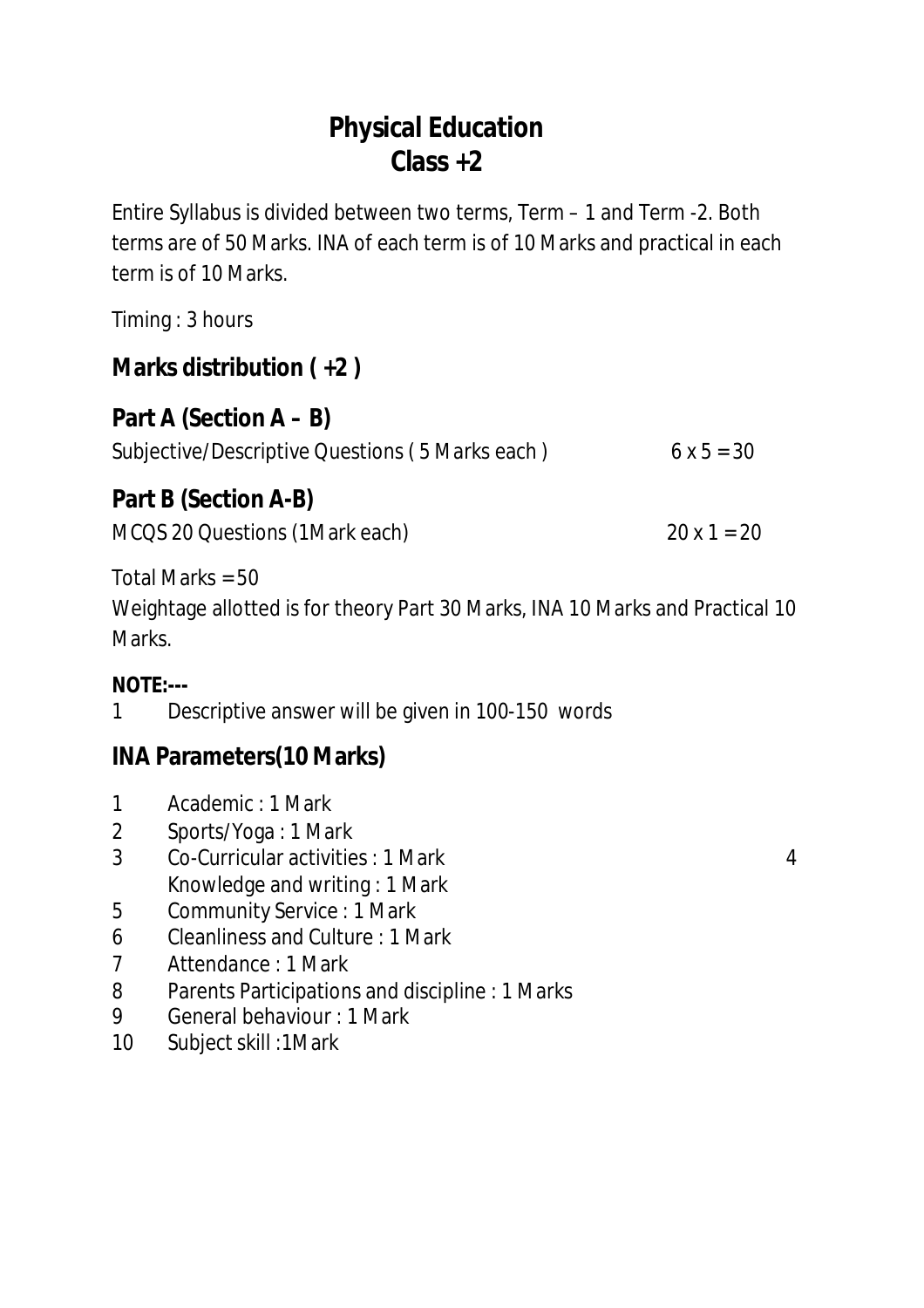## **Term 1 (Syllabus for +2)**

**Marks : 50 Hours**

### **Part A**

- Physical fitness & wellness
- Training Methods
- Sociological Aspects of Physical Education

## **Part B**

- History of the Game ( Volley Ball , kabaddi , Foot Ball , Basket Ball )
- General rules of the Game & Sports ( Volley Ball , kabaddi , Foot Ball , Basket Ball , Athletics – Track Events)
- Measurement of the Game & Sports ( Volley Ball , kabaddi , Foot Ball , Basket Ball , Athletics - Track Events)
- Fundamental Skills of the Game & Sports ( Volley Ball , kabaddi , Foot Ball , Basket Ball , Athletics - Track Events)
- Sports Award
- Important tournaments and venues

## **Practical :**

## **Syllabus for Practical Exam :---**

- Track Events ( One track Events)
- Team Games: (Volley Ball , kabaddi , Foot Ball , Basket Ball )
- Achievements in Sports
- Practical note book